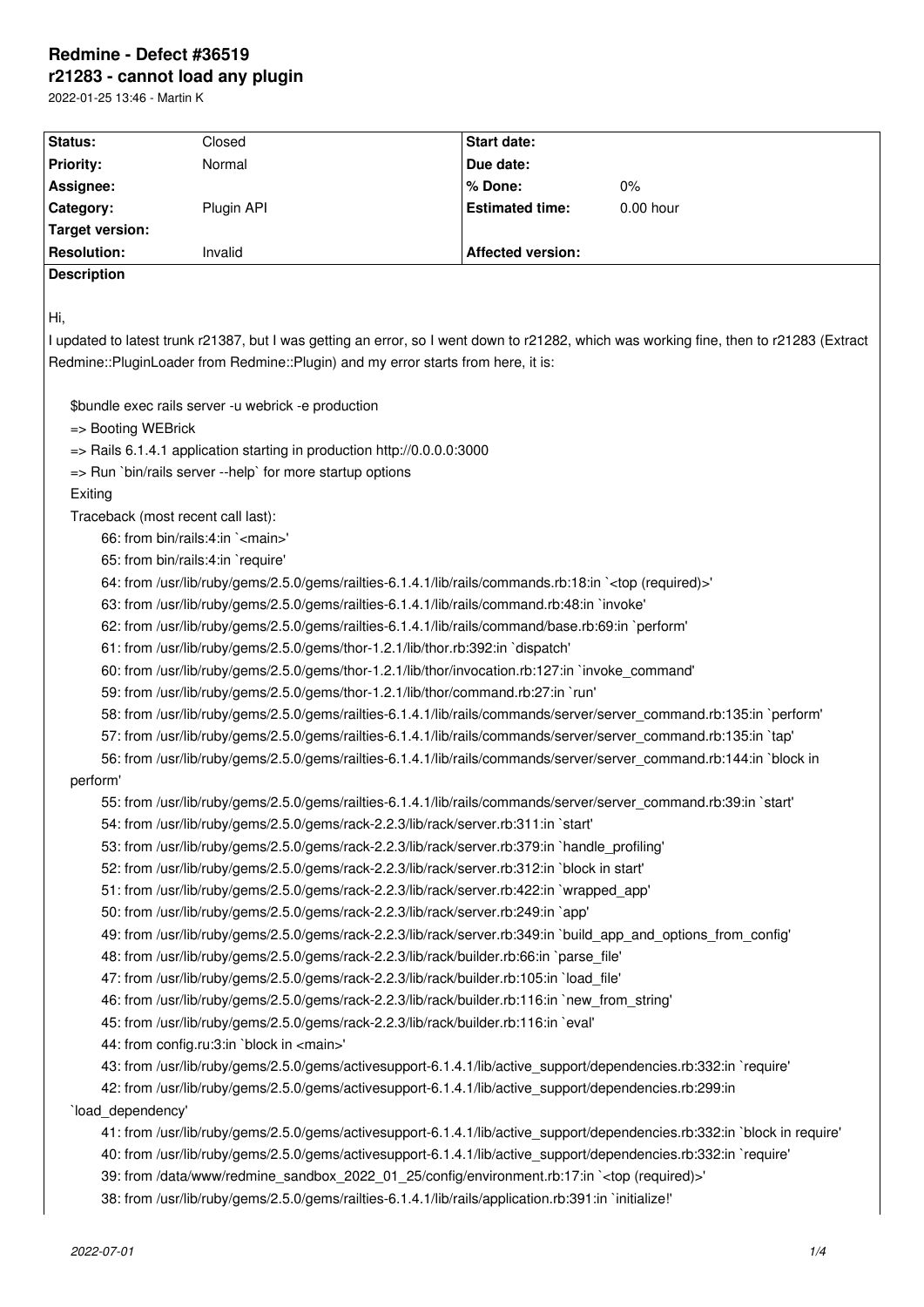37: from /usr/lib/ruby/gems/2.5.0/gems/railties-6.1.4.1/lib/rails/initializable.rb:60:in `run\_initializers'

36: from /usr/lib/ruby/2.5.0/tsort.rb:205:in `tsort\_each'

35: from /usr/lib/ruby/2.5.0/tsort.rb:226:in `tsort\_each'

34: from /usr/lib/ruby/2.5.0/tsort.rb:347:in `each\_strongly\_connected\_component'

33: from /usr/lib/ruby/2.5.0/tsort.rb:347:in `call'

32: from /usr/lib/ruby/2.5.0/tsort.rb:347:in `each'

31: from /usr/lib/ruby/2.5.0/tsort.rb:349:in `block in each\_strongly\_connected\_component'

30: from /usr/lib/ruby/2.5.0/tsort.rb:431:in `each\_strongly\_connected\_component\_from'

29: from /usr/lib/ruby/2.5.0/tsort.rb:350:in `block (2 levels) in each\_strongly\_connected\_component'

28: from /usr/lib/ruby/2.5.0/tsort.rb:228:in `block in tsort\_each'

27: from /usr/lib/ruby/gems/2.5.0/gems/railties-6.1.4.1/lib/rails/initializable.rb:61:in `block in run\_initializers'

26: from /usr/lib/ruby/gems/2.5.0/gems/railties-6.1.4.1/lib/rails/initializable.rb:32:in `run'

25: from /usr/lib/ruby/gems/2.5.0/gems/railties-6.1.4.1/lib/rails/initializable.rb:32:in `instance\_exec'

24: from /usr/lib/ruby/gems/2.5.0/gems/railties-6.1.4.1/lib/rails/application/finisher.rb:124:in `block in <module:Finisher>'

23: from /usr/lib/ruby/gems/2.5.0/gems/activesupport-6.1.4.1/lib/active\_support/reloader.rb:88:in `prepare!'

22: from /usr/lib/ruby/gems/2.5.0/gems/activesupport-6.1.4.1/lib/active\_support/callbacks.rb:105:in `run\_callbacks'

21: from /usr/lib/ruby/gems/2.5.0/gems/activesupport-6.1.4.1/lib/active\_support/callbacks.rb:512:in `invoke\_before'

20: from /usr/lib/ruby/gems/2.5.0/gems/activesupport-6.1.4.1/lib/active\_support/callbacks.rb:512:in `each'

 19: from /usr/lib/ruby/gems/2.5.0/gems/activesupport-6.1.4.1/lib/active\_support/callbacks.rb:512:in `block in invoke\_before'

18: from /usr/lib/ruby/gems/2.5.0/gems/activesupport-6.1.4.1/lib/active\_support/callbacks.rb:199:in `block in halting'

 17: from /usr/lib/ruby/gems/2.5.0/gems/activesupport-6.1.4.1/lib/active\_support/callbacks.rb:603:in `block in default\_terminator'

16: from /usr/lib/ruby/gems/2.5.0/gems/activesupport-6.1.4.1/lib/active\_support/callbacks.rb:603:in `catch'

 15: from /usr/lib/ruby/gems/2.5.0/gems/activesupport-6.1.4.1/lib/active\_support/callbacks.rb:604:in `block (2 levels) in default\_terminator'

 14: from /usr/lib/ruby/gems/2.5.0/gems/activesupport-6.1.4.1/lib/active\_support/callbacks.rb:198:in `block (2 levels) in halting'

 13: from /usr/lib/ruby/gems/2.5.0/gems/activesupport-6.1.4.1/lib/active\_support/callbacks.rb:427:in `block in make\_lambda'

12: from /usr/lib/ruby/gems/2.5.0/gems/activesupport-6.1.4.1/lib/active\_support/callbacks.rb:427:in `instance\_exec'

11: from /data/www/redmine\_sandbox\_2022\_01\_25/lib/redmine/plugin\_loader.rb:105:in `block in load'

10: from /data/www/redmine\_sandbox\_2022\_01\_25/lib/redmine/plugin\_loader.rb:105:in `each'

9: from /data/www/redmine\_sandbox\_2022\_01\_25/lib/redmine/plugin\_loader.rb:31:in `run\_initializer'

8: from /usr/lib/ruby/gems/2.5.0/gems/activesupport-6.1.4.1/lib/active\_support/dependencies.rb:326:in `load'

 7: from /usr/lib/ruby/gems/2.5.0/gems/activesupport-6.1.4.1/lib/active\_support/dependencies.rb:299:in `load\_dependency'

6: from /usr/lib/ruby/gems/2.5.0/gems/activesupport-6.1.4.1/lib/active\_support/dependencies.rb:326:in `block in load'

5: from /usr/lib/ruby/gems/2.5.0/gems/activesupport-6.1.4.1/lib/active\_support/dependencies.rb:326:in `load'

4: from /data/www/redmine\_sandbox\_2022\_01\_25/plugins/projects\_table/init.rb:10:in `<top (required)>'

3: from /usr/lib/ruby/gems/2.5.0/gems/activesupport-6.1.4.1/lib/active\_support/dependencies.rb:332:in `require'

2: from /usr/lib/ruby/gems/2.5.0/gems/activesupport-6.1.4.1/lib/active\_support/dependencies.rb:299:in

# `load\_dependency'

 1: from /usr/lib/ruby/gems/2.5.0/gems/activesupport-6.1.4.1/lib/active\_support/dependencies.rb:332:in `block in require' /usr/lib/ruby/gems/2.5.0/gems/activesupport-6.1.4.1/lib/active\_support/dependencies.rb:332:in `require': cannot load such file - projects\_table (LoadError)

This is my env in r21282

\$ruby bin/about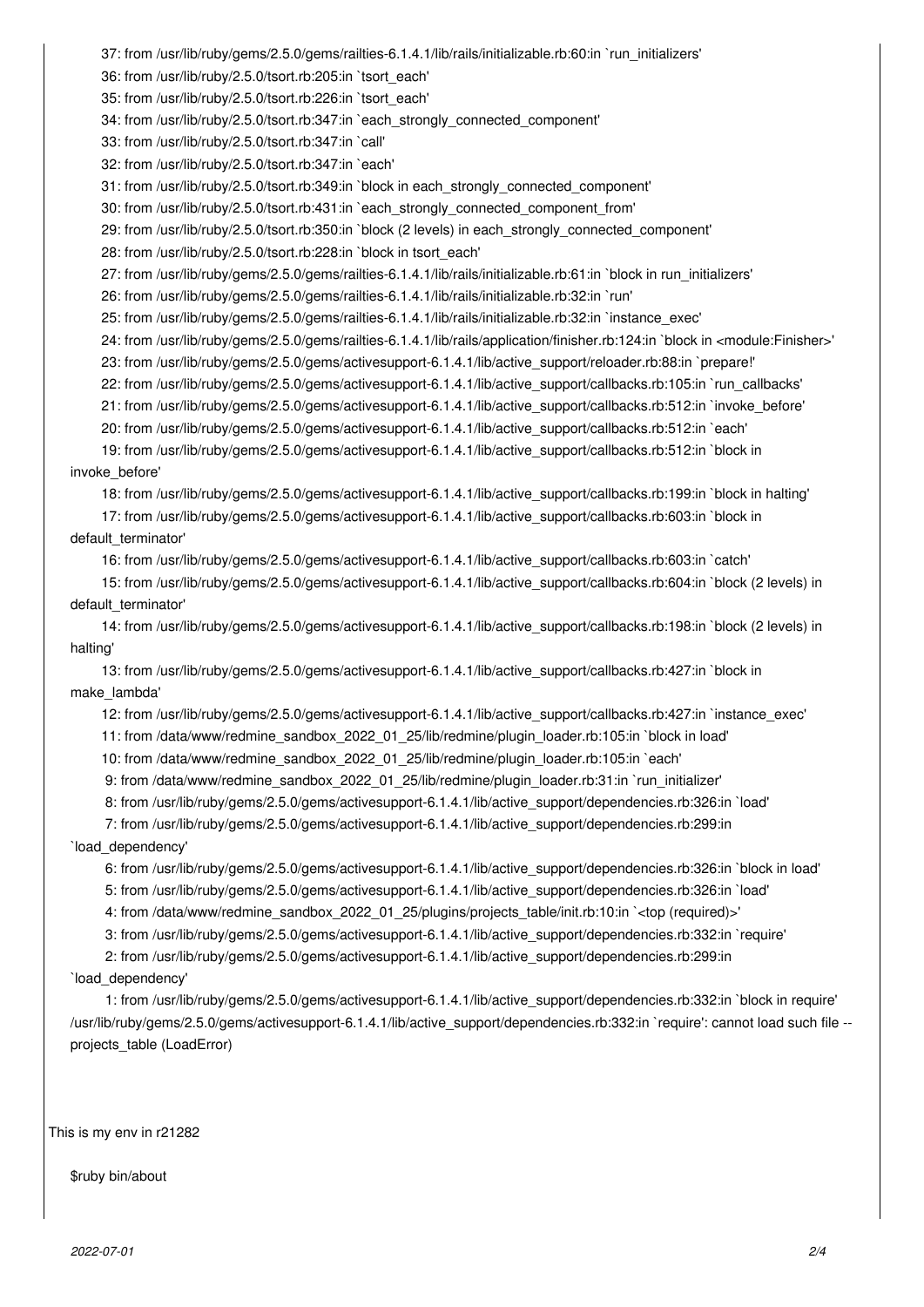sh: hg: command not found sh: cvs: command not found sh: bzr: command not found Environment: Redmine version 4.2.3.devel.21282 Ruby version 2.5.9-p229 (2021-04-05) [x86\_64-linux] Rails version 6.1.4.1 Environment production Database adapter PostgreSQL Mailer queue **ActiveJob::QueueAdapters::AsyncAdapter** Mailer delivery smtp SCM: Subversion 1.9.7 Git 2.14.3 Filesystem Redmine plugins: periodictask 4.1.0 projects\_table 0.0.4 redmine\_dashboard 2.11.0 redmine\_editauthor 0.11.0 redmine\_impersonate 0.10.0 redmine\_timelog\_timer 2.0.1 sidebar hide 0.0.8 init.rb of that plugin is: Redmine::Plugin.register :projects\_table do name 'Projects Table plugin' author 'Denis Peplin' description 'This plugin adds table view to Projects page' version '0.0.4' url 'https://github.com/denispeplin/redmine-projects-table' author\_url 'https://github.com/denispeplin'

end

require 'projects\_table' ProjectsHelper.send(:include, ProjectsTable)

Thanks for any help

#### **History**

**#1 - 2022-01-26 01:39 - Go MAEDA**

*- Status changed from New to Closed*

*- Resolution set to Invalid*

Some existing plugins are not compatible with the latest devel version of Redmine due to Rails Zeitwerk support introduced in #29914. Such plugins